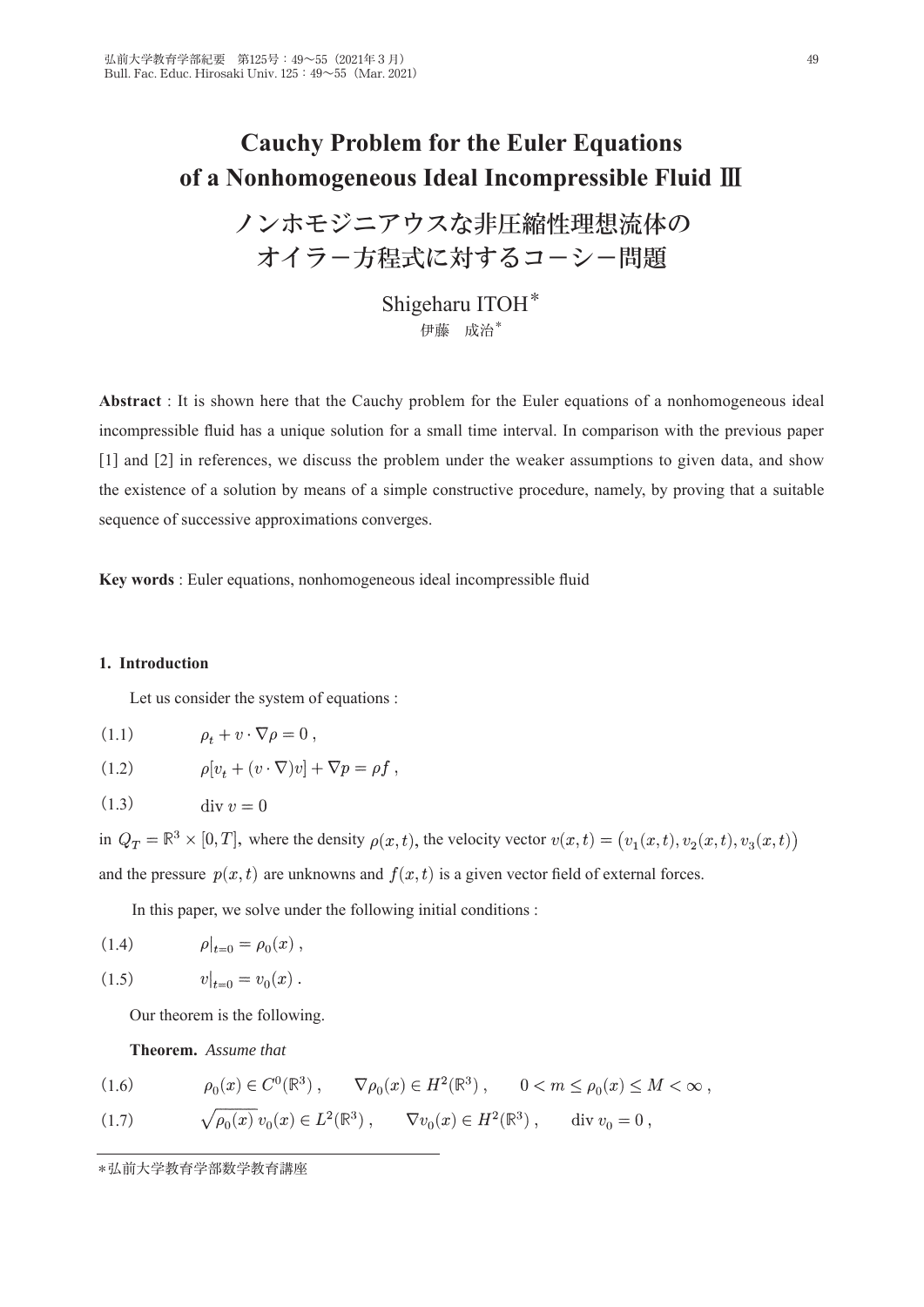(1.8) 
$$
f(x,t) \in C^{0}([0,T];H^{3}(\mathbb{R}^{3}))
$$

Then there exists  $T^* \in (0,T)$  such that the problem  $(1.1) - (1.5)$  has a unique solution  $(\rho, v, p)(x, t)$ *which satisfies* 

(1.9) 
$$
\rho(x,t) \in C^{0}(\mathbb{R}^{3} \times [0,T^{*}]), \ \nabla \rho(x,t) \in C^{0}([0,T^{*}];H^{2}(\mathbb{R}^{3})) ,
$$

 $0 < m \leq \rho(x,t) \leq M \leq \infty$ .  $(1.10)$ 

$$
(1.11) \t v(x,t) \in C^{0}([0,T^*];H^3(\mathbb{R}^3)),
$$

 $\nabla p(x,t) \in C^{0}([0,T^*];H^3(\mathbb{R}^3))$ .  $(1.12)$ 

#### **2. Auxiliary Problems**

We assume that  $v(x,t) \in C^0([0,T];H^3(\mathbb{R}^3))$  is a given function such that div  $v = 0$ . Hereafter  $c_j$ 's are the positive constants depending only on the imbedding theorems.

**Lemma 2.1.** *Under the assumption, problem* (1.1) *with* (1.4) *has a unique solution* 

(2.1) 
$$
\rho(x,t) \in C^{0}(\mathbb{R}^{3} \times [0,T]), \qquad \nabla \rho(x,t) \in C^{0}([0,T]; H^{2}(\mathbb{R}^{3}))
$$

*which satisfies the estimates* 

$$
(2.2) \t 0 < m \le \rho(x,t) \le M < \infty
$$

*and*

(2.3) 
$$
\frac{d}{dt} \|\nabla \rho(t)\|_2 \leq c_1 \|\nabla v(t)\|_2 \|\nabla \rho(t)\|_2 ,
$$

*where*  $\|\cdot\|_k = \|\cdot\|_{H^k(\mathbb{R}^3)}$ *. Moreover, if we put*  $\xi(x,t) = \rho(x,t)^{-1}$ *, then the estimates* 

$$
(2.4) \t\t M^{-1} \le \xi(x,t) = \rho(x,t)^{-1} \le m^-
$$

*and*

(2.5) 
$$
\frac{d}{dt} \|\nabla \xi(t)\|_2 \leq c_1 \|\nabla v(t)\|_2 \|\nabla \xi(t)\|_2
$$

*are valid*.

Proof. It is well-known that, according to the classical method of characteristics, the solution of problem (1.1) with (1.4) is given by  $\rho(x,t) = \rho_0(y(\tau,x,t)|_{\tau=0})$ , where  $y(\tau,x,t)$  is the solution of the Cauchy problem  $\frac{dy}{d\tau} = v(y, \tau)$  with  $y|_{\tau=t} = x$ . From this, the estimate (2.2) results.

Next, we establish (2.3). Apply the operator  $D_x^{\alpha} = (\partial/\partial x_1)^{\alpha_1}(\partial/\partial x_2)^{\alpha_2}(\partial/\partial x_3)^{\alpha_3}$  on each side of (1.1). Multiplying the result by  $D_x^{\alpha} \rho$ , integrating over  $\mathbb{R}^3$  and summing over  $|\alpha| = \alpha_1 + \alpha_2 + \alpha_3 = 1, 2, 3$ , we have the equality

$$
\frac{1}{2}\frac{d}{dt}\|\nabla\rho\|_2^2\ = \ -\sum_{|\alpha|=1}^3\ \left[\int_{\mathbb{R}^3}\!\!v\cdot\nabla(D_x^\alpha\rho)(D_x^\alpha\rho)\,dx\ + \sum_{0<\beta\leq\alpha} \binom{\alpha}{\beta}\int_{\mathbb{R}^3}\!\!D_x^\beta v\cdot\nabla(D_x^{\alpha-\beta}\rho)(D_x^\alpha\rho)\,dx\right]
$$

The first term of the right-hand side is zero, by integration by parts, since div  $v=0$ .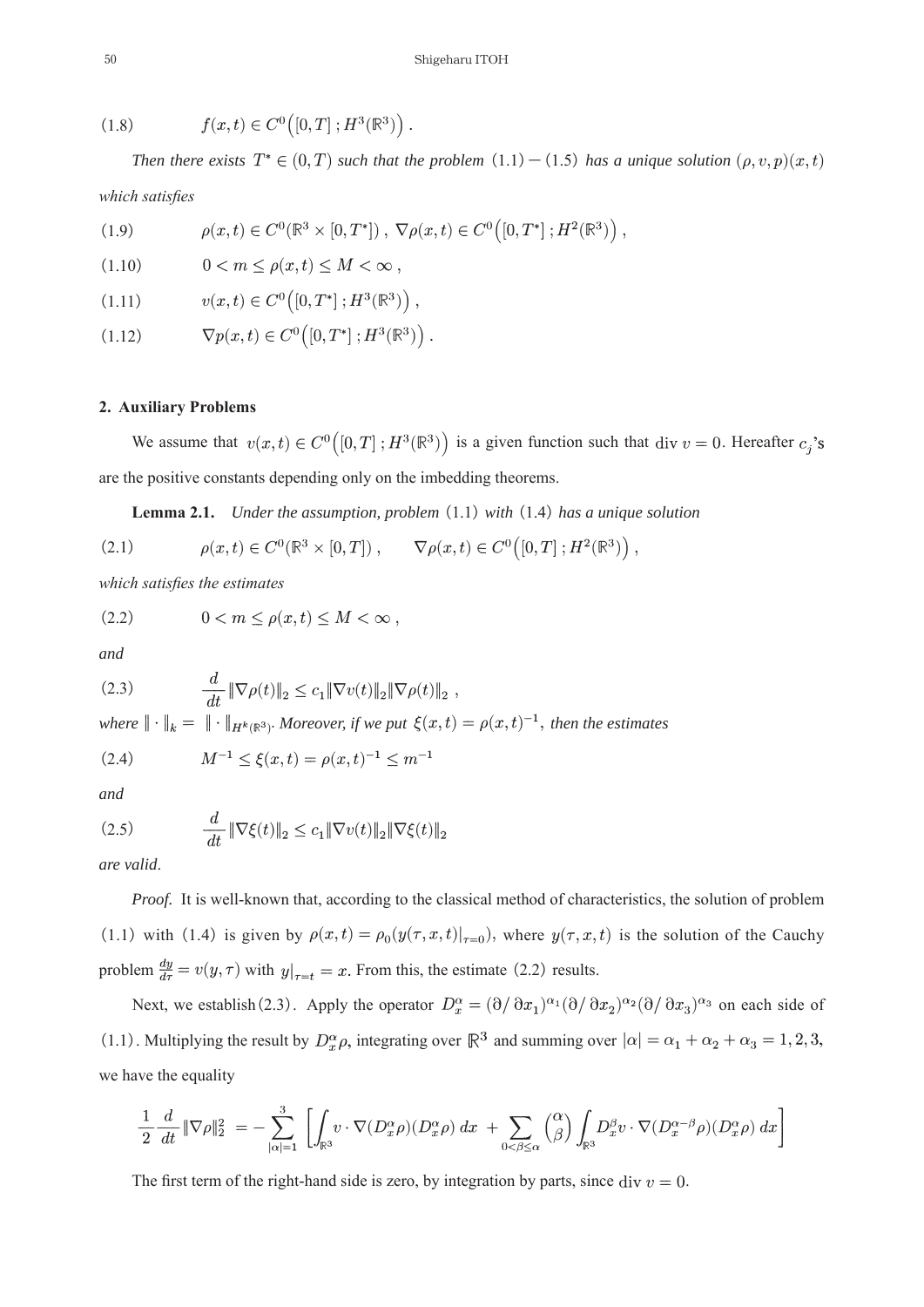The second term can be estimated as follows :

$$
\sum_{|\alpha|=1}^3 \sum_{0<\beta\leq\alpha} {\alpha\choose\beta}\left|\int_{\mathbb{R}^3}\!D_x^\beta v\cdot\nabla(D_x^{\alpha-\beta}\rho)(D_x^\alpha\rho)\,dx\right|\leq c_2\|\nabla v(t)\|_2\|\nabla\rho(t)\|_2^2\;.
$$

Hence, we get estimate (2.3). If we note that  $\xi(x,t)$  satisfies the equation  $\xi_t + v \cdot \nabla \xi = 0$  with  $\xi|_{t=0} = \rho_0^{-1}(x) \equiv \xi_0(x)$ , the estimates (2.4) and (2.5) directly follows from (2.2) and (2.3).

**Lemma 2.2.** *Let*  $\rho(x,t)$  *be the unique solution of* (1.1) *with* (1.4) *guaranteed in Lemma 2.1 and*  $f(x,t) \in C^0([0,T];H^3(\mathbb{R}^3))$ . Then problem

(2.6) 
$$
\operatorname{div}(\xi \nabla p) = \operatorname{div}(f - (v \cdot \nabla)v) = \operatorname{div} f - \sum_{i,j=1}^{3} v_{x_j}^{i} v_{x_i}^{j}
$$

*has a unique solution*  $\nabla p(x,t) \in C^0([0,T]; H^3(\mathbb{R}^3))$  *satisfying* 

(2.7) 
$$
\|\nabla p(t)\|_3 \leq c_3 \left[ (M + \|\nabla \rho(t)\|_2) (\|\nabla v(t)\|_2^2 + \|\nabla f(t)\|_2) + M(M + \|\nabla \rho(t)\|_2)^3 \|\nabla \xi(t)\|_2^3 (\|v(t)\|_2^2 + \|f(t)\|_0) \right]
$$

*Proof.* We first note that  $(2.6)$  comes from applying the divergence operator on both sides of  $(1.2)$ . It is well-known that (2.6) is solvable in  $H^3(\mathbb{R}^3)$ . If we multiply (2.6) by p and integrate over  $\mathbb{R}^3$ , then, by integration by parts, we obtain the equality

$$
\int_{\mathbb{R}^3}\xi|\nabla p|^2dx\ =\ \int_{\mathbb{R}^3}\,(f-(v\cdot\nabla)v)\nabla p\ dx\ .
$$

Hence, we get the estimate

$$
\|\nabla p(t)\|_0 \le M(\|v(t)\|_2^2 + \|f(t)\|_0).
$$

Noting that  $(2.6)$  can be written in the form

$$
\Delta p = \rho \left( \text{div} f - \sum_{i,j=1}^3 v_{x_j}^i v_{x_i}^j \right) - \rho \nabla \xi \cdot \nabla p ,
$$

and using the inequality  $||u||_2 \leq \sqrt{\frac{3}{2}}(||\Delta u||_0 + ||u||_0)$ , we obtain that for  $\alpha$  with  $|\alpha| = 2$ ,

$$
||D_x^{\alpha}p||_2 \leq \sqrt{\frac{3}{2}} \left( ||D_x^{\alpha}(\rho \operatorname{div} f)||_0 + \left\| D_x^{\alpha} \left( \rho \sum_{i,j=1}^3 v_{x_j}^i v_{x_i}^j \right) \right\|_0 + ||D_x^{\alpha}(\rho \nabla \xi \cdot \nabla p)||_0 + ||D_x^{\alpha}p||_0 \right).
$$

Therefore, from  $\|\nabla p(t)\|_3 \leq \sum_{|\alpha|=2} \|D_x^{\alpha} p(t)\|_2 + \|\nabla p(t)\|_0$ , the interpolation inequality and Young's one, we have the desired estimate.  $\Box$ 

Lemma 2.3. Let  $\rho(x,t)$  and  $f(x,t)$  be the same as in Lemma 2.2 and  $p(x,t)$  the unique solution of ⏃2.6⏆*guaranteed in Lemma 2.2. Then problem*

(2.8) 
$$
\rho[u_t + (v \cdot \nabla)u] + \nabla p = \rho f, \qquad u|_{t=0} = v_0(x)
$$

*has a unique solution*  $u(x,t) \in C^0([0,T]; H^3(\mathbb{R}^3))$ . Moreover,  $u(x,t)$  satisfies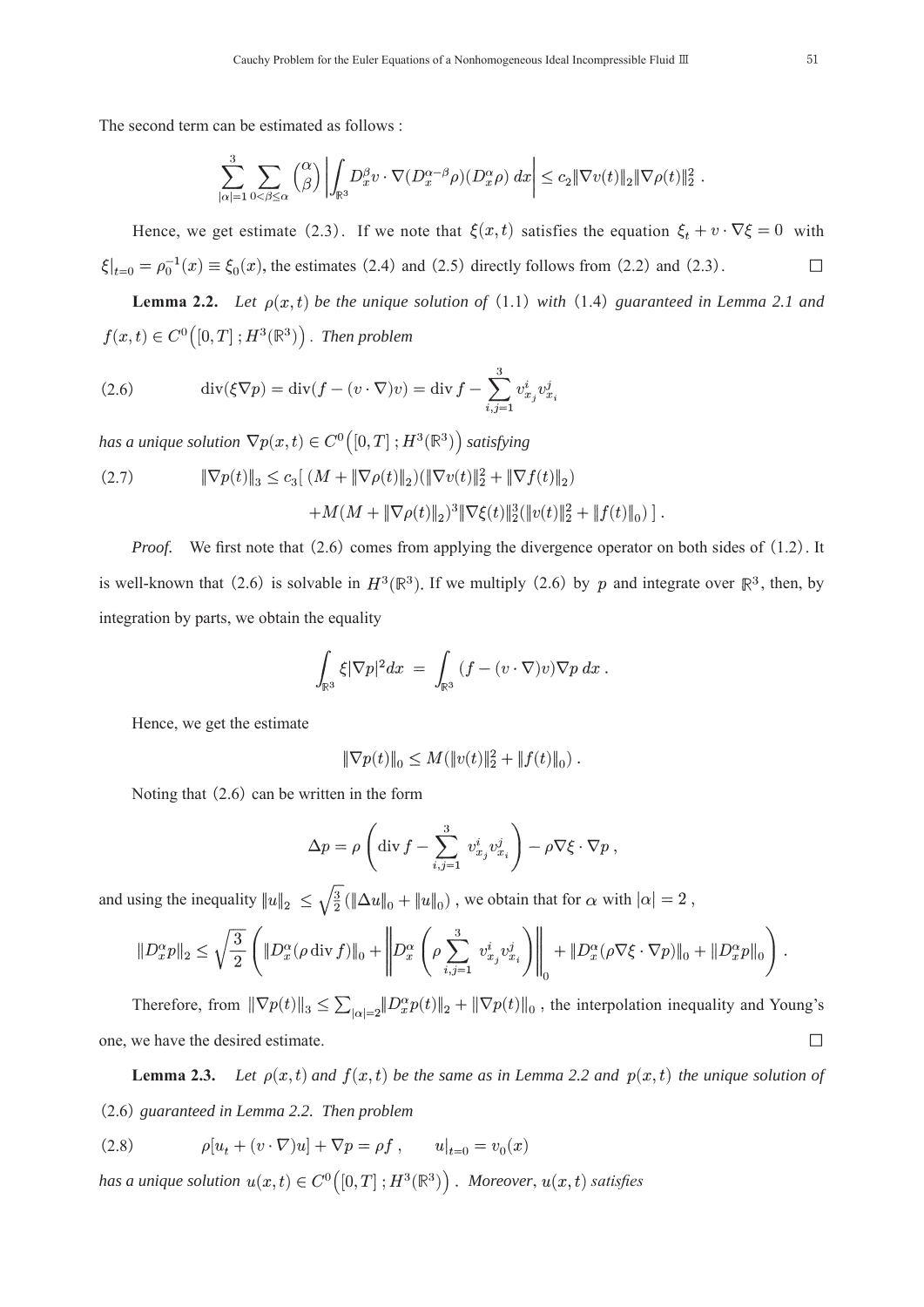(2.9) 
$$
\|u(t)\|_{0} \leq \frac{1}{\sqrt{m}} \left( \|\sqrt{\rho_{0}} \, v_{0}\|_{0} + \sqrt{M} \int_{0}^{T} \|f(t)\|_{0} \, dt \right) \equiv A_{0}
$$

and

$$
(2.10) \qquad \frac{d}{dt} \|\nabla u(t)\|_2 \leq c_4 \left[ \|\nabla v(t)\|_2 \|\nabla u(t)\|_2 + (m^{-1} + \|\nabla \xi(t)\|_2) \|\nabla p(t)\|_3 + \|\nabla f(t)\|_2 \right].
$$

*Proof.* First, multiplying (2.8) by  $u$ , integrating over  $\mathbb{R}^3$  and noting (2.1), then, by integration by parts, we have the equality

$$
\frac{1}{2} \frac{d}{dt} \int_{\mathbb{R}^3} \rho |u|^2 dx = \int_{\mathbb{R}^3} \rho f \cdot u \, dx
$$

holds, and thus the inequality (2.9) is valid. Secondly, similary to the proof of Lemma 2.1, we get the equality

$$
\frac{1}{2} \frac{d}{dt} \|\nabla u\|_2^2 = -\sum_{|\alpha|=1}^3 \left[ \int_{\mathbb{R}^3} (v \cdot \nabla D_x^{\alpha} u) \cdot D_x^{\alpha} u \, dx + \sum_{0 < \beta \le \alpha} \binom{\alpha}{\beta} \int_{\mathbb{R}^3} (D_x^{\beta} v \cdot \nabla D_x^{\alpha - \beta} u) \cdot D_x^{\alpha} u \, dx \right. \\ \left. + \sum_{0 < \beta \le \alpha} \binom{\alpha}{\beta} \int_{\mathbb{R}^3} (D_x^{\beta} \xi \, D_x^{\alpha - \beta} \nabla p) \cdot D_x^{\alpha} u \, dx \right] + \int_{\mathbb{R}^3} D_x^{\alpha} f \cdot D_x^{\alpha} u \, dx \equiv \sum_{j=1}^4 I_j \; .
$$

Each term is estimated as follows :  $I_1 = 0$ ,  $|I_2| \le c_5 \|\nabla v(t)\|_2 \|\nabla u(t)\|_2^2$ ,  $|I_3| \leq c_6 (m^{-1} + \|\nabla \xi(t) \|_2) \|\nabla p(t) \|_3 \|\nabla u(t) \|_2 \quad \text{and} \quad |I_4| \leq \|\nabla f(t) \|_2 \|\nabla u(t) \|_2 \; .$ 

Hence the desired estimate is obtained.

## 3. Successive Approximations

In order to prove Theorem, we use the method of successive approximations in the following form :

$$
(3.1) \t v(0)(x,t) = 0,
$$

and for  $k = 1, 2, 3, \dots, \rho^{(k)}(x, t), p^{(k)}(x, t), u^{(k)}(x, t)$  are, respectively, the solution of problems

(3.2) 
$$
\rho_t^{(k)} + v^{(k-1)} \cdot \nabla \rho^{(k)} = 0 , \qquad \rho^{(k)}|_{t=0} = \rho_0(x) ,
$$

(3.3) 
$$
\operatorname{div} \left( \xi^{(k)} \nabla p^{(k)} \right) = \operatorname{div} \left( f - \left( v^{(k-1)} \cdot \nabla \right) u^{(k-1)} \right), \ \xi^{(k)} = (\rho^{(k)})^{-1}
$$

(3.4) 
$$
u_t^{(k)} + (v^{(k-1)} \cdot \nabla)u^{(k)} + \xi^{(k)} \nabla p^{(k)} = f, \qquad u^{(k)}|_{t=0} = v_0(x).
$$

Finally, let

(3.5) 
$$
v^{(k)} = u^{(k)} - \nabla \psi^{(k)} ,
$$

where  $\psi^{(k)}$  is the solution of problem

$$
(3.6) \qquad \Delta \psi^{(k)} = \text{div } u^{(k)}
$$

**Lemma 3.1.** The sequence  $\{v^{(k)}(x,t)\}_{k=1}^{\infty}$  is bounded in  $C^0([0,T^*];H^3(\mathbb{R}^3))$  for a sufficiently small  $T^* \in (0, T)$  .

 $\Box$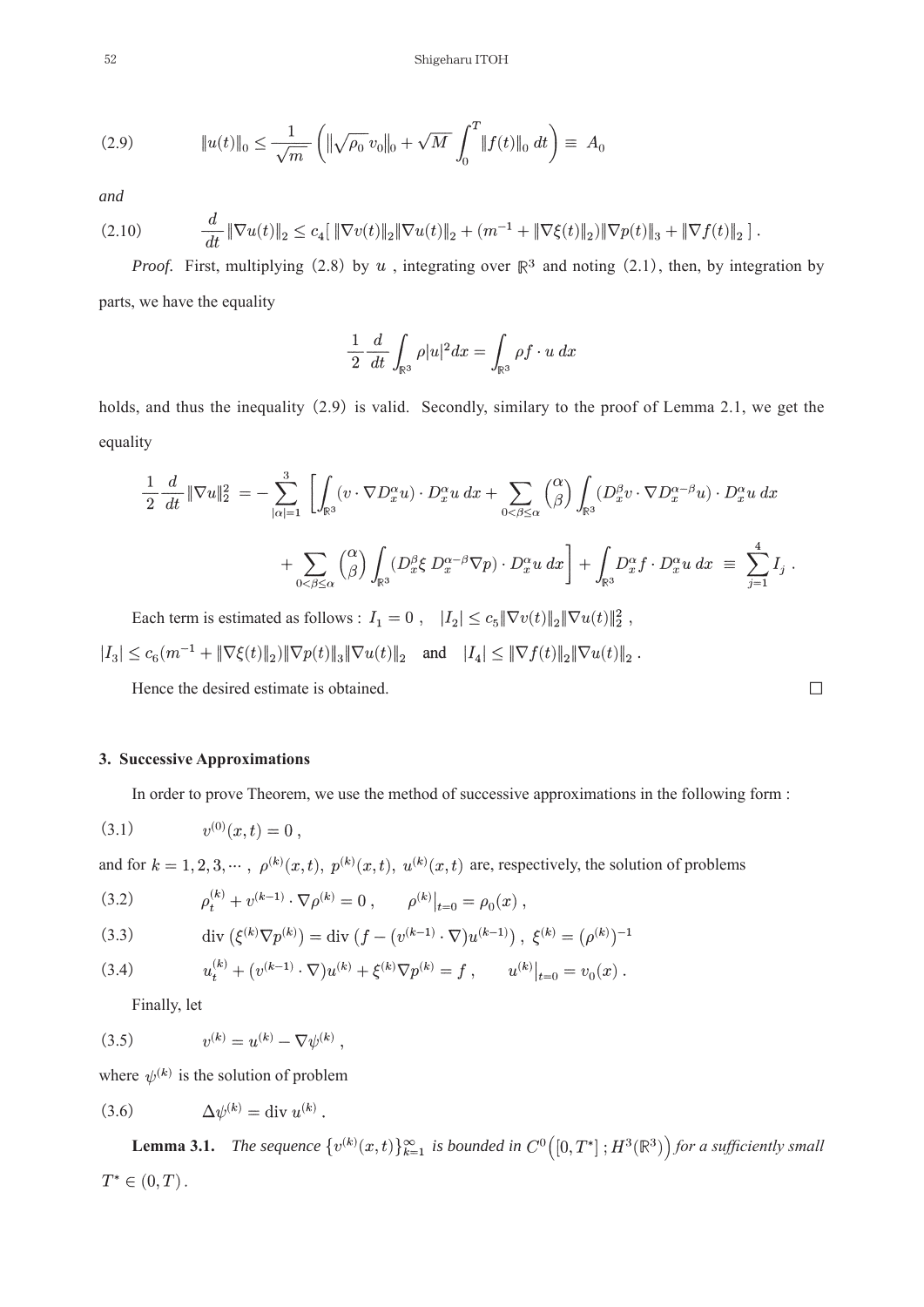*Proof.* We note that we can obtain the inequality  $||v^{(k)}(t)||_3 \leq ||u^{(k)}(t)||_3 + ||\nabla \psi^{(k)}(t)||_3 \leq c_7 ||u^{(k)}(t)||_3$ .  $\text{Let us choose } K \geq \max\{2c_7A_0, \ 4c_7(\|\nabla v_0\|_2 + c_3c_4A_1)\}, \ \text{ where } A_1 = (m^{-1} + 2\|\nabla \xi_0\|_2)(M + 2\|\nabla \rho_0\|_2)$  $(1+8M\|\nabla \xi_0\|_2^3(M+2\|\nabla \rho_0\|_2)^3)\left(1+T\|f\|_{C^0([0,T];H^3(\mathbb{R}^3))}\right) \text{ and define } T^*=\min\{(c_1K)^{-1}\log 2\},$  $(c_4 K)^{-1} \log 2$ ,  $K^{-2}$ . Then, from the consequences in the previous section, we find that

$$
\sup_{0\leq t\leq T^*}\, \|\boldsymbol{v}^{(k)}(t)\|_3\ \leq K \quad \text{provided that} \quad \sup_{0\leq t\leq T^*}\, \|\boldsymbol{v}^{(k-1)}(t)\|_3\ \leq K
$$

Therefore, by induction, we have the assertion of lemma.

By the direct calculation, we get

**Lemma 3.2.** The following estimates hold for  $k = 1, 2, 3, \cdots$ .

$$
\sup_{0 \le t \le T^*} \|\nabla \rho^{(k)}(t)\|_2 \le 2\|\nabla \rho_0\|_2 \equiv A_2 \;, \quad \sup_{0 \le t \le T^*} \left\| \rho_t^{(k)}(t) \right\|_2 \le K A_2 \equiv A_3 \;,
$$
\n
$$
\sup_{0 \le t \le T^*} \left\| \nabla \xi^{(k)}(t) \right\|_2 \le 2\|\nabla \xi_0\|_2 \equiv A_4 \;, \quad \sup_{0 \le t \le T^*} \left\| \xi_t^{(k)}(t) \right\|_2 \le K A_4 \equiv A_5 \;,
$$
\n
$$
\sup_{0 \le t \le T^*} \left\| \nabla p^{(k)}(t) \right\|_3 \le c_3 (M + A_2)(1 + 8M(M + A_2)^2 A_4^3) \left( K^2 + \|f\|_{C^0([0, T]; H^3(\mathbb{R}^3))} \right) \equiv A_6 \;,
$$
\n
$$
\sup_{0 \le t \le T^*} \left\| u_t^{(k)}(t) \right\|_2 \le (m^{-1} + A_4)A_6 + K^2 + \|f\|_{C^0([0, T]; H^3(\mathbb{R}^3))} \equiv A_7 \;.
$$

#### 4. Proof of Theorem

Set 
$$
\sigma^{(k)} = \rho^{(k)} - \rho^{(k-1)}
$$
,  $\eta^{(k)} = \xi^{(k)} - \xi^{(k-1)}$ ,  $h^{(k)} = u^{(k)} - u^{(k-1)}$ ,  $q^{(k)} = p^{(k)} - p^{(k-1)}$  and

$$
w^{(k)} = v^{(k)} - v^{(k-1)}
$$
. Then we have

(4.1) 
$$
\sigma_t^{(k)} + v^{(k-1)} \cdot \nabla \sigma^{(k)} = -w^{(k-1)} \cdot \nabla \rho^{(k-1)}, \qquad \sigma^{(k)}|_{t=0} = 0
$$

(4.2) 
$$
\eta_t^{(k)} + v^{(k-1)} \cdot \nabla \eta^{(k)} = -w^{(k-1)} \cdot \nabla \xi^{(k-1)}, \qquad \eta^{(k)}|_{t=0} = 0,
$$

(4.3) 
$$
\operatorname{div} (\xi^{(k)} \nabla q^{(k)}) = -\operatorname{div} (\eta^{(k)} \nabla p^{(k-1)}) - \operatorname{div} \left( (w^{(k-1)} \cdot \nabla) v^{(k-1)} + (v^{(k-2)} \cdot \nabla) w^{(k-1)} \right)
$$

$$
= -{\rm div} \left( \eta^{(k)} \nabla p^{(k-1)} \right) - \sum_{i,j=1}^3 \left( w_{x_j}^{(k-1),i} v_{x_i}^{(k-1),j} + v_{x_j}^{(k-2),i} w_{x_i}^{(k-1),j} \right)
$$

and

(4.4) 
$$
h_t^{(k)} + (v^{(k-1)} \cdot \nabla)h^{(k)} + \xi^{(k)} \nabla q^{(k)} = -(w^{(k-1)} \cdot \nabla)u^{(k-1)} - \eta^{(k)} \nabla p^{(k-1)}, \quad h^{(k)}|_{t=0} = 0.
$$

In the same way used for getting the estimates of  $\rho$ ,  $u$  and  $p$ , we get

$$
\|\sigma^{(k)}(t)\|_2 \leq A_8 \int_0^t \bigl\|w^{(k-1)}(s)\bigr\|\,ds~~,\qquad \|\eta^{(k)}(t)\|_2 \leq A_8 \int_0^t \bigl\|w^{(k-1)}(s)\bigr\|\,ds~,
$$

where  $A_8 = c_8 A_2 \exp(c_8 KT^*)$ ,

$$
\left\|\nabla q^{(k)}(t)\right\|_2 \leq A_9(\left\|\eta^{(k)}(t)\right\|_2 + \left\|w^{(k-1)}(t)\right\|_2),
$$

where  $A_9 = \max\{A_6A_{10}, KA_{10}\}\$ ,  $A_{10} = c_9((M+A_2)^2A_4^2 + (M+A_2)+1)$ ,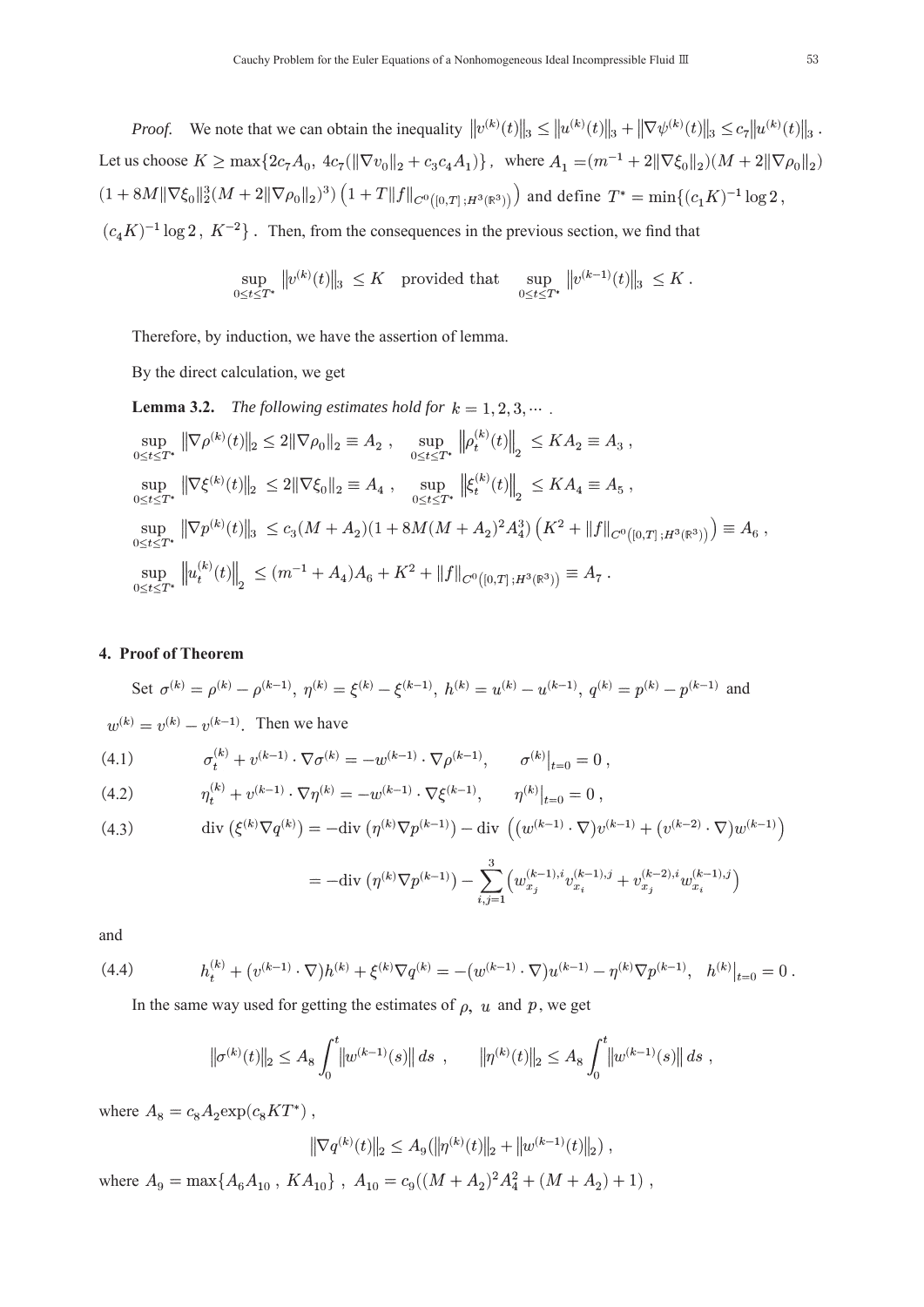$$
||h^{(k)}(t)||_2 \le A_{11} \int_0^t (||\eta^{(k)}(t)||_2 + ||\nabla q^{(k)}(t)||_2 + ||w^{(k-1)}(t)||_2) ds,
$$

where  $A_{11}=c_{10}A_{12}{\rm exp}(c_{10}KT^*)$  ,  $\,A_{12}={\rm max}\{m^{-1}+A_4$  ,  $\,A_6$  ,  $\,A_0+K\}$  .

From these inequalities, since  $\|w^{(k)}(t)\|_2 \leq c_{11} \|h^{(k)}(t)\|_2$ , it follows that

$$
\|w^{(k)}(t)\|_2 \leq A_{13} \int_0^t \bigl\|w^{(k-1)}(t)\bigr\|_2 ds \leq A_{13}^{k-1} \frac{t^{k-1}}{(k-1)!} \, \sup_{0\leq s\leq t}\bigl\|w^{(1)}(t)\bigr\|_2 \, .
$$

where  $A_{13}=c_{11}(1+A_8T^*)(1+A_9)A_{11}$  . Consequently,

$$
\sup_{0 \le t \le T^*} \|w^{(k)}(t)\|_2 \le KA_{13}^{k-1} \frac{t^{k-1}}{(k-1)!}
$$

holds. Therefore, we find that

$$
\sum_{k=1}^{\infty} \, \|w^{(k)}\|_{C^0\big([0,T^*]\,;\, H^2(\mathbb{R}^3)\big)}\, <\, \infty\ .
$$

This implies that

$$
\big(\rho^{(k)},p^{(k)},u^{(k)},v^{(k)}\big)(x,t)\ \to\ (\rho,p,u,v)(x,t)\ \text{ as }\ k\to\infty\ ,
$$

which satisfies the equations

(4.5) 
$$
\rho_t + v \cdot \nabla \rho = 0, \qquad \rho|_{t=0} = \rho_0(x),
$$

(4.6) 
$$
\operatorname{div}\left((v \cdot \nabla)v + \rho^{-1}\nabla p - f\right) = 0
$$

(4.7) 
$$
u_t + (v \cdot \nabla)u + \rho^{-1} \nabla p = f, \qquad u|_{t=0} = v_0(x) ,
$$

$$
(4.8) \t\t \Delta \psi = \text{div } u ,
$$

$$
(4.9) \t v = u - \nabla \psi.
$$

Now let us show that  $u = v$ . Applying the divergence operator on both sides of (4.7) and taking into account  $(4.6)$ ,  $(4.8)$  and  $(4.9)$ , we get

(4.10) 
$$
(\text{div } u)_t + v \cdot \nabla (\text{div } u) = -\sum_{i,j=1}^3 v_{x_j}^i \psi_{x_i x_j}
$$

Hence, we have the inequality

$$
(4.11) \qquad \qquad \frac{1}{2} \frac{d}{dt} \|\text{div } u(t)\|_{0}^{2} \leq K \sum_{|\alpha|=2} \|D_{x}^{\alpha}\psi(t)\|_{0} \|\text{div } u(t)\|_{0} \leq c_{12} K \|\text{div } u(t)\|_{0}^{2},
$$

which means div  $v = 0$  since div  $v_0(x) = 0$ .

This completes the proof of Theorem.

 $\Box$